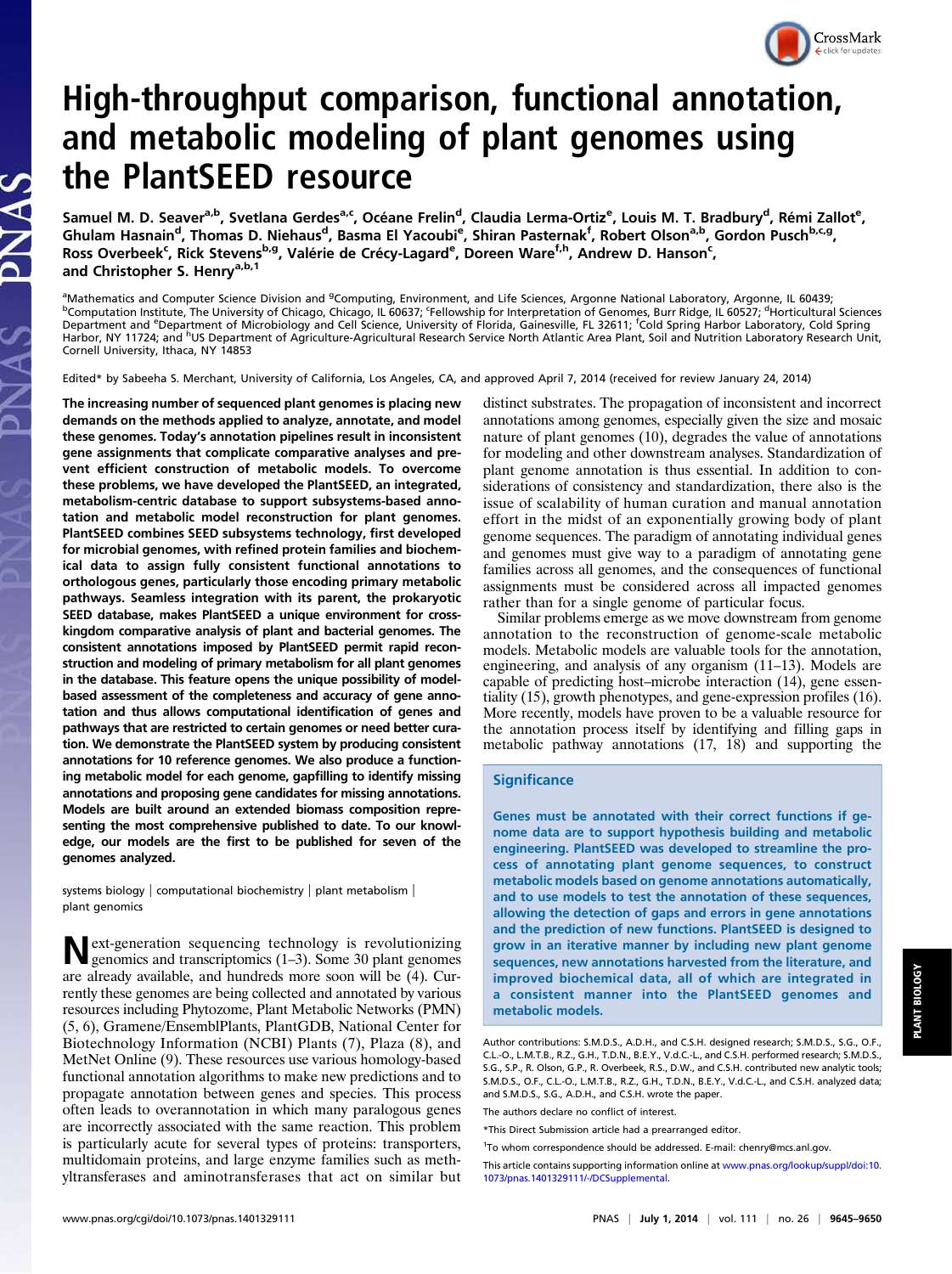reconciliation of genome annotations with observed phenotypes (19–21). At this time, numerous metabolic models exist for a small number of plant species, namely Arabidopsis (22–25), maize (Zea mays) (24, 26), and rice (Oryza sativa) (27). These models vary substantially in their representation of biochemical data, their biomass compositions, their genome annotations, and the algorithms used in their reconstruction and refinement (11). Some of these models have unique strengths in representing specific phenotypes (e.g., C4 metabolism), but their many differences make their application in comparative studies challenging.

Functional annotation, comparison, and modeling of plant genomes therefore must evolve from a customized, artisanal process to a uniform, industrial one, allowing the ongoing curation and propagation of consistent annotations among all existing and incoming plant genome sequences. A key step to assuring consistency is to impose a uniform functional ontology on precisely defined protein families, so that the known functions of each family can be propagated faithfully among plant species. Furthermore, metabolic functions, in turn, must be linked to a set of stoichiometrically consistent reactions that occur in each organism, to allow construction of in silico metabolic models to test the accuracy and coverage of annotations of metabolic genes. Misannotated or unannotated genes cause these models to fail; then the cause of this failure can be identified and used to improve the gene annotations. To enable consistent annotations and the integration of metabolic models in the annotation process, we built the PlantSEED, a metabolism-centric resource for annotating the genomes of a core set of plant species and constructing models of plant metabolism. Although PlantSEED was designed to incorporate several resources, notably that of AraCyc, every gene–reaction association was reviewed manually for supporting evidence, and every biochemical reaction was balanced and modified for stoichiometric consistency. This highly conservative approach to annotation is a defining characteristic of PlantSEED and enables PlantSEED to serve as a reliable resource for comparative genomics and biochemistry.

#### Results

Overview of PlantSEED. PlantSEED has four core components: biochemical pathways, subsystems, genomes, and protein families (Fig. 1). The biochemical pathway database in the PlantSEED integrates biochemical data found in numerous resources (6, 28– 30), with an emphasis on AraCyc (6), which served as the primary source for our initial set of pathways and gene–reaction associations. The reactions in our biochemical pathways are mapped to biological functions contained in 97 plant-specific subsystems created to support genome annotation and curation in the PlantSEED. Subsystems are curated groups of related biological functions mapped to corresponding genes in a database of reference genomes (31). The PlantSEED subsystems were constructed starting from the excellent annotations and pathway data found in 209 AraCyc pathways (6). As each new subsystem was constructed, we extended our subsystems-based annotations beyond Arabidopsis to maize and eight other core plant genomes. We used protein families computed by Ensembl Compara (32) to propagate annotations among all genomes, but we conservatively trimmed these families to minimize the overannotation of paralogs, which often presents a challenge in plant genomes. This combined use of subsystems and protein families is patterned on SEED annotation services (33), particularly RAST (34) and ModelSEED (28, 35). Because PlantSEED is fully integrated with its parent, the larger prokaryotic SEED, it empowers users with unique cross-kingdom genome comparison tools, including the capacity to view prokaryotic homologs of plant genes and the genomic context of these homologs, as illustrated later.

PlantSEED Biochemistry and Pathways. The PlantSEED biochemistry database represents a large-scale integration of biochemical data found in ModelSEED (28), Kyoto Encyclopedia of Genes and Genomics (KEGG) (29), MetaCyc (30), PMN (5, 6), AraCyc (6), MaizeCyc, and numerous published metabolic



Fig. 1. Overview of PlantSEED, which consists of reference genomes, protein families, subsystems, and biochemical pathways. Reference genomes for the 10 species listed in Table 1 were installed from Gramene. Protein families computed by Ensembl Compara for these 10 genomes were installed along with Kmers (unique oligopeptide sequences representing the families) computed by SEED. Gene–reaction associations were curated primarily using AraCyc metabolic pathways to form a set of PlantSEED subsystems. Finally, a biochemical pathway database was formed by integrating KEGG, several BioCyc databases from PMN and Gramene, and published metabolic models. Gapfilling results from use of the reference genomes are reviewed and used in PlantSEED's subsystems and resulting annotation, thereby improving PlantSEED's output dynamically.

models for plants and microbes [\(Table S1](http://www.pnas.org/lookup/suppl/doi:10.1073/pnas.1401329111/-/DCSupplemental/pnas.201401329SI.pdf?targetid=nameddest=ST1)). The database includes a nonredundant set of all reactions found in all source repositories, including 27,470 distinct compounds and 31,528 distinct reactions [\(Dataset S1](http://www.pnas.org/lookup/suppl/doi:10.1073/pnas.1401329111/-/DCSupplemental/pnas.1401329111.sd01.xlsx)). All reactions and compounds in the data were standardized to a pH of 7.0, and, when possible, the group contribution method (36) was applied to estimate Gibbs free energies for compounds and reactions. Gibbs free energy estimates were used in combination with a set of heuristic rules (19) to predict thermodynamic reversibility of all database reactions. Finally, a quality-control analysis was conducted on all database reactions to ensure that they are mass and charge balanced and involve only defined reactants. Some 10,292 reactions in the database failed this quality-control analysis. Although these reactions were retained in the database, they were excluded from PlantSEED metabolic models, because flux balance models are intolerant of these types of errors in biochemistry.

Organizing Biochemical Pathways and Protein Families into Subsystems. The subsystems in PlantSEED are, in effect, tables whose columns are a set of proteins that together constitute a metabolic pathway (or other biological process) and whose rows are genomes; the table is populated with the genes encoding each protein in each genome (31). In subsystems-based annotation, annotators curate and assign functions not to individual genes but to entire columns of the subsystem table. Curating functional annotations across all genomes in this way offers decisive advantages: (i) annotations are applied consistently, regardless of the number of genomes;  $(ii)$  annotation curation is performed by experts in the subsystem, not by experts in a particular genome; *(iii)* comparative genomics is exploited to identify patterns in subsystem representation in various genomes, resolving these patterns into recognizable variants that also may be consistently applied; and  $(iv)$  subsystems serve to organize and enforce the development of a controlled ontology for functional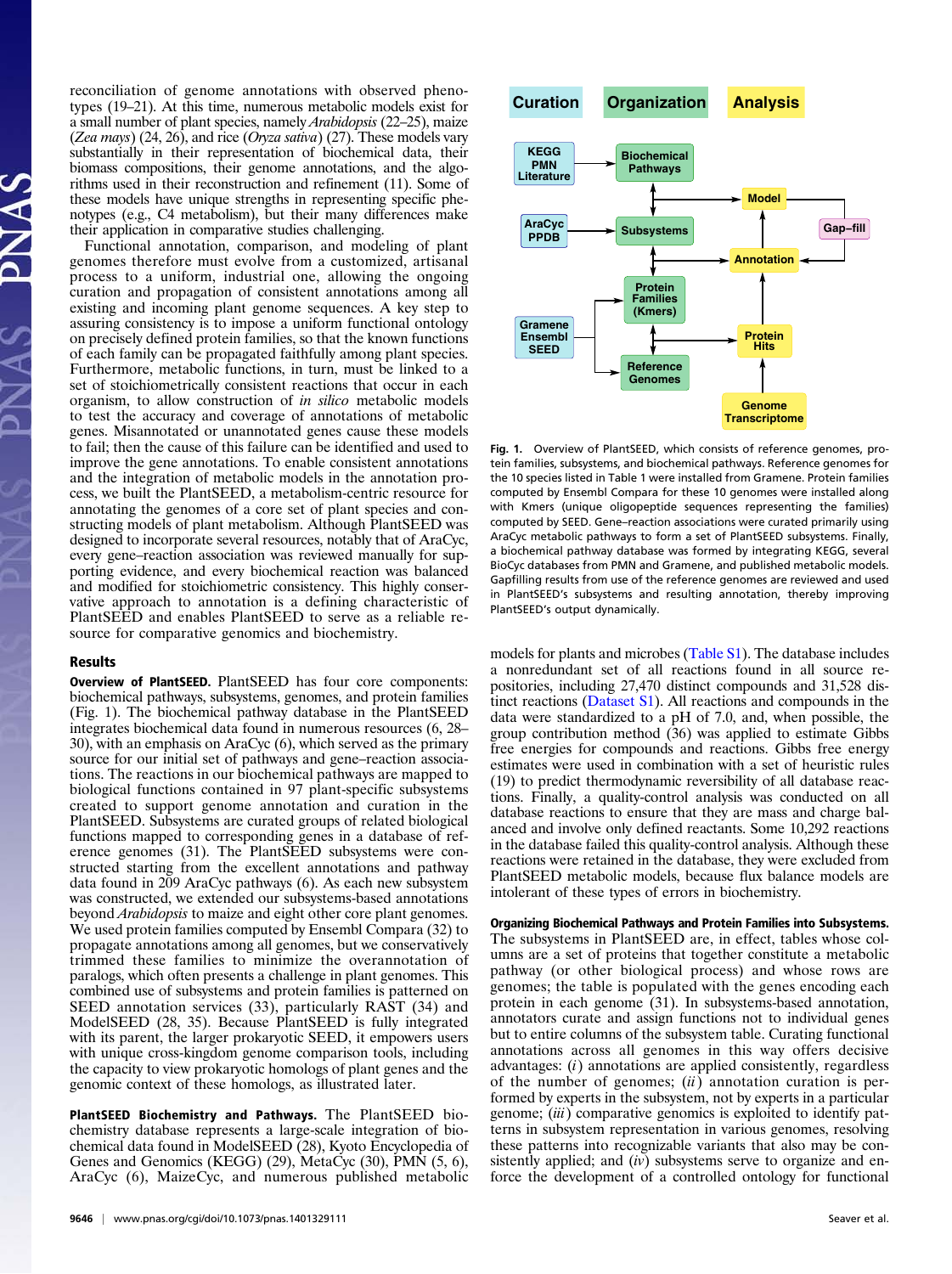annotation, ensuring that the same protein is annotated with the same function in different organisms.

PlantSEED currently consists of 97 subsystems covering 209 pathways of plant primary and secondary metabolism. These foundational subsystems, which together encompass 1,384 metabolic reactions, were constructed from AraCyc pathways (6) and from curated functions and reactions in seven B-vitamin biosynthetic pathways (37). In addition, membrane energetic functions were encoded in 14 original subsystems that capture in detail individual membrane complexes and soluble components of respiratory and photosynthetic electron transport chains. Note that in PlantSEED these complexes are not grouped into linear "respiration" or "photosynthesis" pathways, as is usually done. Instead they are organized as mitochondrial or plastidial electron transport to emphasize that both mitochondria and chloroplasts possess independent electron transfer chains and generate metabolic energy via chemiosmotic ATP synthesis (see [SI Text](http://www.pnas.org/lookup/suppl/doi:10.1073/pnas.1401329111/-/DCSupplemental/pnas.201401329SI.pdf?targetid=nameddest=STXT) for details). This approach is an important step toward accurate, comprehensive encoding of this crucial area of plant function because it allows the various components to be strung together in a more flexible and realistic way in metabolic models and genome annotations. As curation continues, more subsystems will be constructed and incorporated into PlantSEED, thus dynamically extending its coverage of plant metabolism.

Subsystems in themselves do not ensure consistent, accurate, and scalable annotations. It also is necessary to create and maintain a curated set of high-quality orthologous protein families. Fast heuristics such as BLAST detect gene homology, but homology may indicate the presence of out-paralogs as well as orthologs (38). Thus, many large enzyme families, such as aminotransferases (39), contain members that differ in function. Furthermore, plants have many paralogs resulting from wholegenome duplication events (10, 40, 41). To deal with these challenges, we use the Ensembl Compara protein families, which depend on phylogenetic trees to extract orthologous relationships (32, 42). A family of orthologs, not individual genes, then becomes the fundamental unit of annotation, ensuring that annotations are scalable and applied consistently across genomes. We used 700 such families for PlantSEED; however, we found that many of the orthologous relationships within each family were tenuous. Therefore we weeded out dubious orthologous pairs using two criteria. (i) Because many protein families contain multiple clusters of nonoverlapping orthologous relationships between Arabidopsis thaliana and Arabidopsis lyrata, we were able to divide each family into orthologous groups centered on these Arabidopsis clusters.  $(ii)$  Because many of the tenuous relationships, compared with their supposed *Arabidopsis* orthologs, had low sequence identity as reported by Ensembl Compara, we accepted a non-Arabidopsis protein within an orthologous family only if the sequence identity exceeded 80%. From the original 700 protein families containing a total of 19,746 genes, we derived 1,303 protein families containing 13,709 genes with which we launched PlantSEED. We then performed an initial assignment of these families to our subsystems based on gene assignments in AraCyc. At this stage, we began a subsystems-based curation of these protein families and functional assignments.

### Subsystems-Based Annotation and Metabolic Reconstruction of Core

Plant Genomes. To create a core of reference genomes that captures much of the diversity among flowering plants, we applied our subsystems-based annotation approach to annotate five eudicot and five monocot genomes (Table 1). Because our initial subsystems curation focused on metabolism, nearly all genes in subsystems are associated with a metabolic reaction. The curation process refined gene annotations by  $(i)$  narrowing reaction specificity and eliminating paralogs to improve the resolution of the mapping between metabolic reactions and their genes;  $(ii)$ correcting inconsistent or erroneous annotations based on literature evidence; and (iii) refining generic reactions, improving the use of transporters to activate compartmentalized reactions, and rebalancing reactions. During this process, our 97 new plant subsystems were populated with all 10 plant genomes in a manner that is consistent with our plant protein families. In total, these subsystems include 19,566 consistently annotated genes. All subsystems and genomes are accessible via the PlantSEED website: [http://plantseed.theseed.org.](http://plantseed.theseed.org)

We also used our annotations and their mappings to our biochemistry database to construct draft genome-scale metabolic models from the 10 core genomes (Table 1) using an approach based on ModelSEED  $(28)$ . Such models consist of  $(i)$  a catalog of all the biochemical and transport reactions in an organism's metabolic pathways;  $(ii)$  a mapping of those reactions to the proteins that catalyze each reaction; and  $(iii)$  a biomass composition ("biomass reaction") that specifies the relative quantity of each small molecule that is needed to make 1 g dry weight of biomass. We expanded the set of biomass components to more than double the average of 37 components used in previously published plant models (23, 24, 26). Thus, our models use 79 components, including many cofactors ([SI Text](http://www.pnas.org/lookup/suppl/doi:10.1073/pnas.1401329111/-/DCSupplemental/pnas.201401329SI.pdf?targetid=nameddest=STXT) and [Dataset S2](http://www.pnas.org/lookup/suppl/doi:10.1073/pnas.1401329111/-/DCSupplemental/pnas.1401329111.sd02.xlsx)). The literature indicates that each of these components is synthesized by all land plants. Our core models thus are able to make qualitative predictions regarding central pathway utilization; further tissue-specific curation of the biomass composition will be required for quantitative predictions of pathway flux.

Finally, to model eukaryotic metabolism reliably, the localization of reactions in different organelles and other subcellular compartments is important. We extended our approach beyond that of ModelSEED to capture the presence of nine subcellular compartments. We incorporated experimental evidence listed for the localization of enzymes from AraCyc, from the Plant Proteomics Database (PPDB) (43), and from an analysis of maize B-vitamin pathways (38). In the case of the PPDB, we used only curated localization data. This evidence is reduced to a set of nine keywords, each representing a subcellular com-partment, which are added to the gene annotations ([SI Text](http://www.pnas.org/lookup/suppl/doi:10.1073/pnas.1401329111/-/DCSupplemental/pnas.201401329SI.pdf?targetid=nameddest=STXT) and [Table S2\)](http://www.pnas.org/lookup/suppl/doi:10.1073/pnas.1401329111/-/DCSupplemental/pnas.201401329SI.pdf?targetid=nameddest=ST2). We used this compartment-specific annotation to localize reactions when building our metabolic models.

Although PlantSEED is based first and foremost on curation of AraCyc biochemistry and annotations, the final PlantSEED content differs substantially from AraCyc. In AraCyc, annotations are propagated primarily based on sequence homology, with little accounting for phylogenetic context. Conversely, PlantSEED annotation is propagated using Ensembl Compara protein families that were divided and trimmed using the strict criteria described above. This conservative approach is demonstrated in the FAD biosynthesis pathway [\(Table S3](http://www.pnas.org/lookup/suppl/doi:10.1073/pnas.1401329111/-/DCSupplemental/pnas.201401329SI.pdf?targetid=nameddest=ST3) and Fig. 2) (37), in which Plant-SEED eliminated 17 of the gene–reaction associations proposed in the AraCyc v. 10.0 database release. Besides reducing the overannotation of paralogs in Arabidopsis, the use of the tailored PlantSEED protein families also restricted the overannotation of functions such as "FMN adenylyltransferase (EC 2.7.7.2)" in the other nine reference plant species included in PlantSEED. PlantSEED also includes additional reactions and gene–reaction associations garnered from other curated resources (e.g., PMN and Gramene) and the literature. In the FAD biosynthesis pathway, this process includes two additional reactions and four additional genes (Fig. 2). (Note that many of the differences between AraCyc and PlantSEED in FAD synthesis were corrected in the AraCyc v11.5 database release, based on the PlantSEED annotations, highlighting both the accuracy of our annotation corrections and the excellent ongoing curation of the AraCyc database.) Furthermore, we perform a global comparison of the gene–reaction associations for Arabidopsis, Populus trichocarpa, and maize in PlantSEED with those in the BioCyc databases AraCyc, PoplarCyc, and MaizeCyc ([SI Text](http://www.pnas.org/lookup/suppl/doi:10.1073/pnas.1401329111/-/DCSupplemental/pnas.201401329SI.pdf?targetid=nameddest=STXT) and [Dataset](http://www.pnas.org/lookup/suppl/doi:10.1073/pnas.1401329111/-/DCSupplemental/pnas.1401329111.sd03.xlsx) [S3](http://www.pnas.org/lookup/suppl/doi:10.1073/pnas.1401329111/-/DCSupplemental/pnas.1401329111.sd03.xlsx)). Relative to PlantSEED, an average of 4.5, 15.8, and 33.6 extra gene–reaction associations per pathway were present in AraCyc, PoplarCyc, and MaizeCyc, respectively. Overall, although Plant-SEED may be less comprehensive than AraCyc, its data are substantially more precise.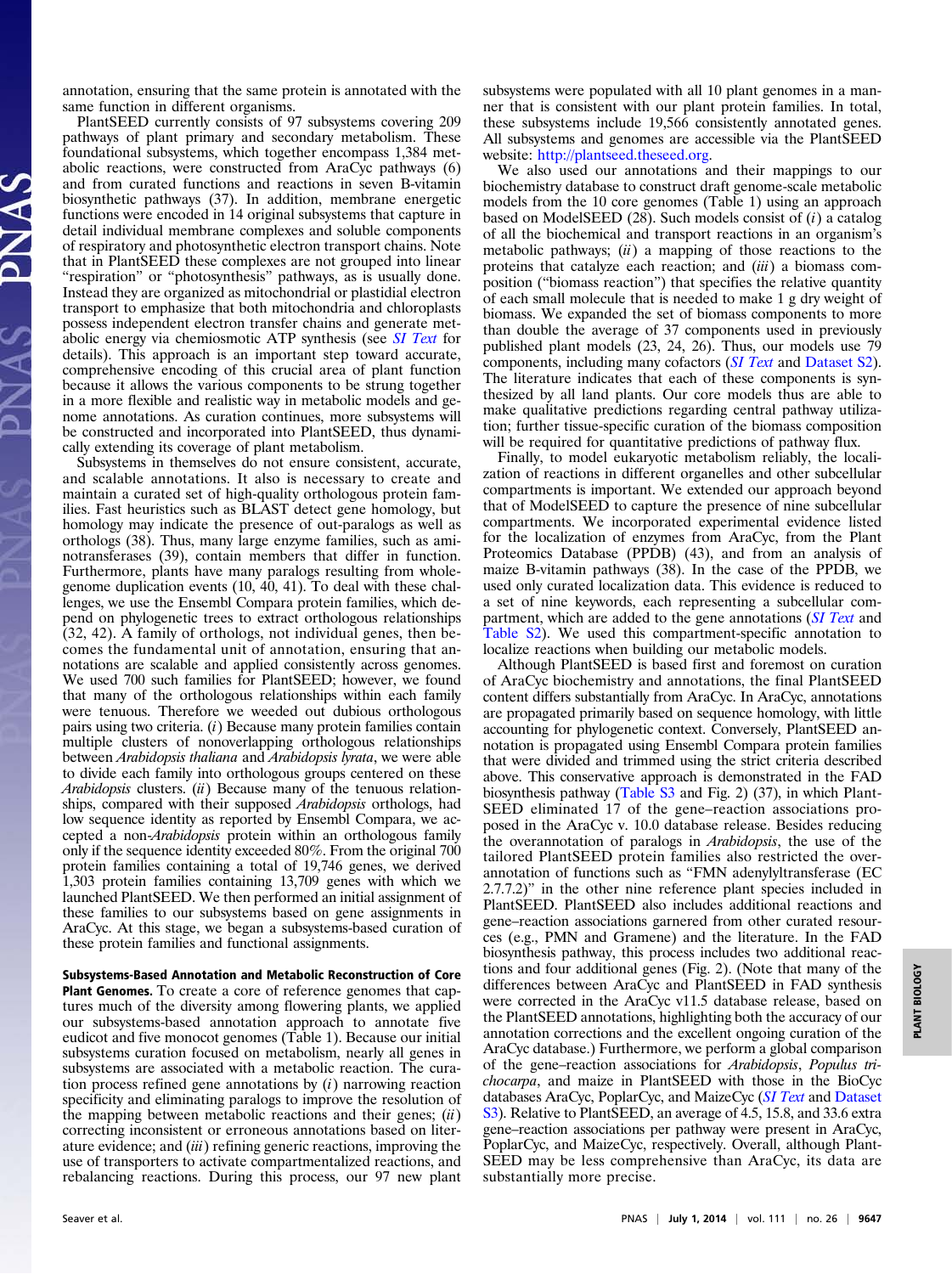|  | Table 1. Annotation and model data for 10 reference PlantSEED genomes |  |  |  |  |
|--|-----------------------------------------------------------------------|--|--|--|--|
|--|-----------------------------------------------------------------------|--|--|--|--|

| <b>Species</b>          | Subsystem genes* | Annotated reactions <sup>†</sup> | Restored reactions <sup>#</sup> |
|-------------------------|------------------|----------------------------------|---------------------------------|
| A. thaliana             | 2,084 (27,416)   | 1,080 (236)                      | 0(739)                          |
| A. Iyrata               | 2,095 (32,667)   | 1,078 (236)                      | 0(628)                          |
| Glycine max             | 3,334 (54,174)   | 928 (215)                        | 33 (590)                        |
| P. trichocarpa          | 2,331 (41,377)   | 946 (220)                        | 23 (597)                        |
| Vitus vinifera          | 1,778 (29,927)   | 945 (220)                        | 30 (609)                        |
| Brachypodium distachyon | 1,339 (26,552)   | 857 (196)                        | 55 (593)                        |
| Oryza glaberrima        | 1,445 (33,164)   | 854 (204)                        | 53 (600)                        |
| O. sativa               | 1,320 (68,682)   | 861 (198)                        | 54 (600)                        |
| Sorghum bicolor         | 1,475 (36,338)   | 874 (210)                        | 51 (602)                        |
| Z. mays                 | 1,712 (63,009)   | 861 (206)                        | 53 (607)                        |

\*Total numbers of protein-encoding genes are stated in parentheses.

† Numbers of reactions in compartments are stated in parentheses.

‡ Total numbers of gapfilled reactions are stated in parentheses.

Model-Driven Annotation of Core Angiosperm Genomes. Plant genome annotations always include gaps in metabolic pathways representing reactions that are poorly understood or for which no gene has been identified. Numerous methods have been proposed to fill gaps in incomplete pathways arising from missing annotations. One of the first methods, called "pathway hole filling," involves adding an entire pathway if a gene can be associated with one or more steps of the pathway (44), but this method can lead to the unwarranted addition of pathways (*[SI Text](http://www.pnas.org/lookup/suppl/doi:10.1073/pnas.1401329111/-/DCSupplemental/pnas.201401329SI.pdf?targetid=nameddest=STXT)*).

In PlantSEED, we use the metabolic models constructed for each genome to conduct a model-driven form of annotation refinement (17, 18). In this approach, metabolic models are used to ensure that  $(i)$  all pathways needed to make every component of biomass are present and complete and  $(ii)$  every reaction associated with an annotated gene is connected to the rest of the metabolic network. Through a process called "gapfilling," models rapidly identify when these criteria are not satisfied and propose reactions, annotations, and genes that may be associated with missing pathway steps. This type of gapfilling is offered in other annotation and modeling environments, including the Constraints-Based Reconstruction and Analysis (COBRA) toolbox (45) and Pathway Tools (46), although PlantSEED is distinct in offering model-driven gapfilling of plant genomes based on a refined and curated database of plant biochemistry.

To fulfill the criteria, PlantSEED applies two stages of gapfilling. First comes the biomass-centric process called "essential gapfilling," which ensures that each model can produce biomass during heterotrophic growth. Fig. 3A highlights a successful example of essential gapfilling in campesterol biosynthesis. Essential gapfilling added an average of 233 reactions to the 10 PlantSEED models, with an average of 21 gene candidates found for gapfilled reactions (Table 1, [Fig. S1,](http://www.pnas.org/lookup/suppl/doi:10.1073/pnas.1401329111/-/DCSupplemental/pnas.201401329SI.pdf?targetid=nameddest=SF1) and [Dataset S4](http://www.pnas.org/lookup/suppl/doi:10.1073/pnas.1401329111/-/DCSupplemental/pnas.1401329111.sd04.xlsx)). Essential gapfilling focuses only on pathways involved in the biosynthesis of biomass, so many pathways may remain incomplete and disconnected from the metabolic network. This issue is addressed by a second process called "pathway gapfilling," which ensures that each reaction associated with annotated genes will be functional in the model. Fig. 3B highlights a successful example of pathway gapfilling in tetrapyrrole biosynthesis. Pathway gapfilling added an average of 344 reactions to the 10 Plant-SEED models, with an average of 35 gene candidates found for gapfilled reactions (Table 1, [Fig. S1,](http://www.pnas.org/lookup/suppl/doi:10.1073/pnas.1401329111/-/DCSupplemental/pnas.201401329SI.pdf?targetid=nameddest=SF1) and [Dataset S4](http://www.pnas.org/lookup/suppl/doi:10.1073/pnas.1401329111/-/DCSupplemental/pnas.1401329111.sd04.xlsx)). All the reactions in each of the models can be found in [Dataset S5](http://www.pnas.org/lookup/suppl/doi:10.1073/pnas.1401329111/-/DCSupplemental/pnas.1401329111.sd05.xlsx). In addition, 20 transport reactions were added, activating 58 localized enzymatic reactions ([Dataset S4\)](http://www.pnas.org/lookup/suppl/doi:10.1073/pnas.1401329111/-/DCSupplemental/pnas.1401329111.sd04.xlsx). Transporter gapfilling and annotations are discussed in more detail in [SI Text](http://www.pnas.org/lookup/suppl/doi:10.1073/pnas.1401329111/-/DCSupplemental/pnas.201401329SI.pdf?targetid=nameddest=STXT).

Gapfilling has a particularly critical role in the PlantSEED annotation process. The trimmed protein families used by the PlantSEED reduce the overannotation of paralogs dramatically, but this reduction comes with an increased risk of failing to propagate correct annotations: Only 69% of the reactions in the Arabidopsis model are found in all 10 plant species ([Fig. S2\)](http://www.pnas.org/lookup/suppl/doi:10.1073/pnas.1401329111/-/DCSupplemental/pnas.201401329SI.pdf?targetid=nameddest=SF2). The two gapfilling processes were extremely effective in compensating for this overpruning in PlantSEED, with an average of 43 previously trimmed reactions being restored to the PlantSEED models during the gapfilling process (Table 1). Among the reactions that do not propagate between Arabidopsis and other species (except for A. lyrata) several from glucosinolate biosynthesis were not restored. This outcome validates our annotation propagation process, because glucosinolates are known to be confined to the order Brassicales (48).

We recognize that any given result from the pathway gapfilling could be confounded by an incorrect original gene–reaction association. Therefore, we create a second set of PlantSEED metabolic models to include the additional pathway gapfilling results. None of the gene–reaction associations proposed by gapfilling are incorporated into PlantSEED, but they are provided separately to the research community in the hope that they will be validated [\(Dataset S4](http://www.pnas.org/lookup/suppl/doi:10.1073/pnas.1401329111/-/DCSupplemental/pnas.1401329111.sd04.xlsx)). We do not yet incorporate other data types (e.g., proteomics, metabolomics, and transcriptomics) to validate our results further, but others have published methods for doing so (49, 50).



Fig. 2. Comparison of the reactions and genes available from AraCyc v.10.0 and PlantSEED for FAD biosynthesis. For the creation of the PlantSEED subsystem named "Riboflavin, FMN and FAD biosynthesis in plants," 17 gene–reaction associations found in AraCyc were excised (black type with strike-through), and four additional gene–reaction associations curated from the literature were added (purple). Green indicates agreement between AraCyc and PlantSEED. Furthermore, two additional reactions were added to the pathway based on experimental support (yellow boxes). For the other reactions in the pathway, AraCyc contained the correct gene–reaction associations, and these were incorporated into the subsystem. The full list of genes is found in [Table S3.](http://www.pnas.org/lookup/suppl/doi:10.1073/pnas.1401329111/-/DCSupplemental/pnas.201401329SI.pdf?targetid=nameddest=ST3) The abbreviations and Roman numerals used to represent the reactions and metabolites, respectively, are detailed in the associated diagram found online at <http://plantseed.theseed.org>. The current version of AraCyc (11.5) includes the updated curation shown here.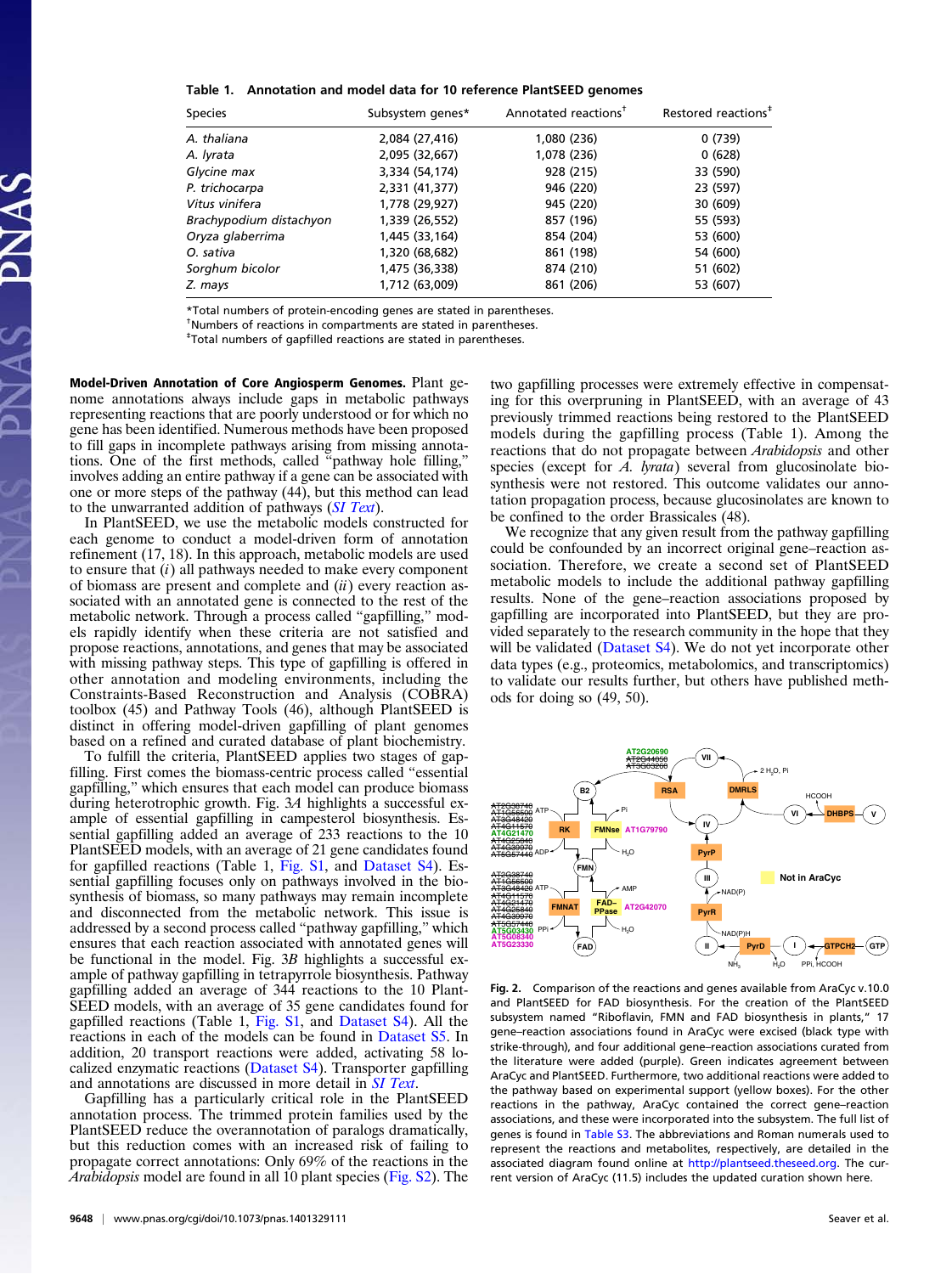

Fig. 3. Examples of essential and pathway gapfilling results performed on the A. thaliana metabolic reconstruction generated by PlantSEED. (A) Essential gapfilling identified and filled the necessary reactions for the biosynthesis pathway of campesterol (all reactions shown are gap-filling reactions). This sterol is a biomass component, but its biosynthesis is not yet covered in PlantSEED subsystems. The missing reactions were added from the "Plant sterol biosynthesis" pathway in AraCyc (PWY-2541; boxes outlined in red) and the "Steroid biosynthesis" pathway in KEGG (map00100; boxes outlined in green). (B) Pathway gapfilling identified and filled a gap in the biosynthesis pathway of porphobilinogen. The tRNA<sup>Glu</sup> and glutamyl-tRNA<sup>Glu</sup> compounds in the original AraCyc representation of this pathway (boxes outlined in red) were excluded from the model because of their lack of molecular formulas, leaving the porphobilinogen pathway incomplete. The process focused on activating reaction–gene associations further downstream, such as AT1G50170 annotated as "uroporphyrinogen-III methyltransferase (EC 2.1.1.107)" (47) and identified an alternative version of this pathway in which the undefined intermediates were lumped out (box outlined in green), completing the pathway and enabling biosynthesis of many heme-like compounds.

The Power of PlantSEED Annotations and Tools. One problem that bedevils the plant annotation process is "missing annotations," in which a function is known to exist, but the corresponding gene remains unidentified. PlantSEED offers unique support for the identification of such genes by cross-kingdom comparative genomics because it is fully integrated with the prokaryotic SEED database and uniform annotations that are consistent across all plant, bacterial, and archaeal genomes are used for orthologous genes. An example of a candidate gene discovered in this way is phytyl-phosphate kinase. Arabidopsis contains a dedicated salvage pathway for redirecting free phytol released from chlorophyll degradation during senescence into chloroplast lipid metabolism (51). Two distinct successive kinase activities associated with chloroplast envelope membranes that phosphorylate phytol to phytyl-phosphate and phytyl-diphosphate have been characterized. However, the corresponding gene (VTE5, AT5G04490) has been identified for only the first of these kinases, the CTPdependent phytol kinase (52). The phytyl-phosphate kinase activity has not yet been associated with any sequence in any organism (i.e., the gene is "globally missing") (53). Comparative analysis of plant and bacterial genomes in SEED and PlantSEED identified a hypothetical membrane protein, AT1G78620 (COG1836, DUF92), as a promising candidate for the missing role of phytylphosphate kinase, based on several types of association evidence in bacteria (*[SI Text](http://www.pnas.org/lookup/suppl/doi:10.1073/pnas.1401329111/-/DCSupplemental/pnas.201401329SI.pdf?targetid=nameddest=STXT)* and Fig. 4). The localization of AT1G78620 in the chloroplast envelope (53) and the similarity of AT1G78620 expression patterns with those of the phytol kinase VTE5 [\(http://](http://csbdb.mpimp-golm.mpg.de) [csbdb.mpimp-golm.mpg.de](http://csbdb.mpimp-golm.mpg.de)) also are consistent with this predicted role. This discussion illustrates a method for predicting gene annotations by comparative genomics that is routinely used in microbes but is far less common in plants because of the lack of comparative genomics tools based on chromosomal localization. Here we show how the comparative genomics capabilities of PlantSEED, combined with the seamless integration of a large database of microbial genomes, enable users to apply this type of analysis rapidly to plant genomes.

## Discussion

PlantSEED is a new resource to support functional annotation, comparative analysis, and modeling of plant genomes. It is based on a combination of genome annotation technologies, including a specially tailored set of plant-specific protein families, a subsystems approach to annotation, a rich biochemistry database, a model-driven annotation system, and a reference set of 10 plant genomes. The subsystems, genomes, metabolic models, and tools that comprise the PlantSEED resource are accessible through the PlantSEED gateway ([http://plantseed.theseed.org\)](http://plantseed.theseed.org). Information on navigating this gateway is given in *[The PlantSEED Gateway](http://www.pnas.org/lookup/suppl/doi:10.1073/pnas.1401329111/-/DCSupplemental/pnas.201401329SI.pdf?targetid=nameddest=STXT)* and [Figs. S3](http://www.pnas.org/lookup/suppl/doi:10.1073/pnas.1401329111/-/DCSupplemental/pnas.201401329SI.pdf?targetid=nameddest=SF3) and [S4.](http://www.pnas.org/lookup/suppl/doi:10.1073/pnas.1401329111/-/DCSupplemental/pnas.201401329SI.pdf?targetid=nameddest=SF4)

The models that PlantSEED generates are functioning, predictive ones that include subcellular compartmentation and detailed qualitative biomass compositions. They compare favorably with published plant models and current metabolic databases. With essential gapfilling, the models correctly simulate heterotrophic plant growth. Our pathway gapfilling identified and resolved missing steps in metabolic pathways, proposed many candidate genes to be mapped to these missing steps, and provided predictions for subsequent experimental validation. Critically, the model-based gapfilling provided a means to correct omissions in annotations caused by our extremely conservative annotation propagation procedure. We propose this approach as a valuable breakthrough in eukaryotic genome annotation, because it provides a means of overcoming the major problem of overannotation without losing many correct annotations. These outcomes establish the efficacy of PlantSEED models in supporting model-driven annotation.

Comparative analysis of the PlantSEED reference genomes confirmed the high degree of conservation of primary metabolism and revealed annotation errors that then were corrected by gapfilling and curation. This work highlights the value of a comparative approach in rapidly improving annotations and demonstrates that consistent annotation is crucial to high throughput and accurate comparisons. Given the swelling flood of plant genomes and transcriptomes, this pipeline is likely to be of great value to the plant-research community.

Finally, we stress that PlantSEED is a work in progress, and various improvements are planned. These include  $(i)$  deeper curation of existing subsystems, protein families, biochemistry, and models;  $(ii)$  addition of reference genomes from algae and a wider range of land plants; (iii) development of subsystems that cover secondary metabolism and nonmetabolic systems; (iv) a development of an automated annotation pipeline that allows



Fig. 4. Prokaryotic contextual genome evidence for the functional prediction of AT1G78620 as putative phytyl-phosphate kinase. (A) Typical examples of physical clustering between the AT1G78620 homologs in bacteria and Archaea (COG1836) and phytol kinase (PK) or other genes of polyprenyl metabolism. (B) Examples of domain fusions between the predicted phytyl-phosphate kinase and phytol kinase. Arrows of the same color represent homologous genes; genes not involved in conserved clustering are shown in gray. COG1836, predicted phytyl-phosphate kinase; DS, putative dehydrosqualene/phytoene desaturase; IPK, isopentenyl phosphate kinase; PPS, polyprenyl pyrophosphate synthetase, AT, Arabidopsis; C. tepid, Chlorobium tepidum TLS; E. lenta, Eggerthella lenta; Nostoc, Nostoc sp. 7120; P. arsen, Pyrobaculum arsenaticum.